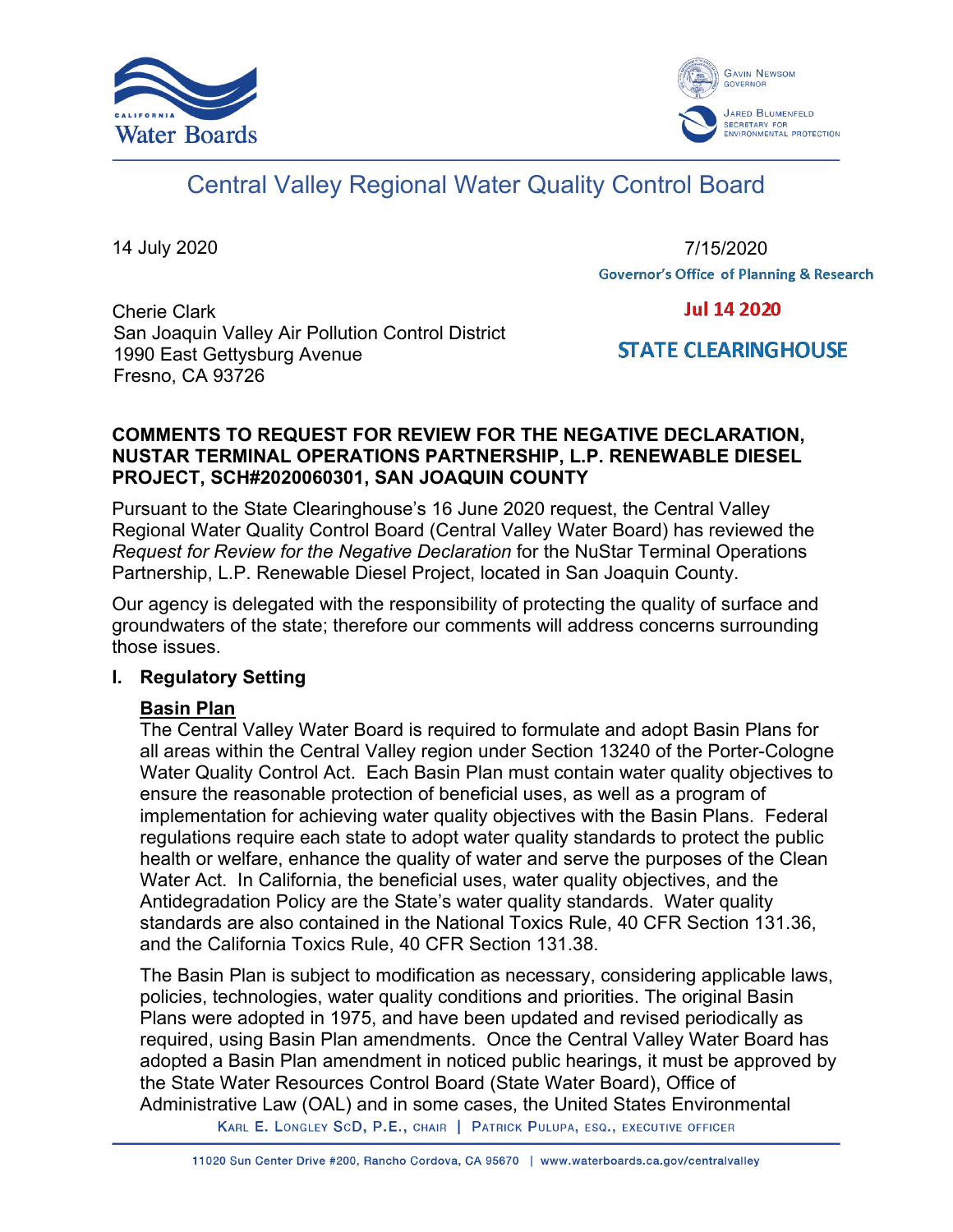Protection Agency (USEPA). Basin Plan amendments only become effective after they have been approved by the OAL and in some cases, the USEPA. Every three (3) years, a review of the Basin Plan is completed that assesses the appropriateness of existing standards and evaluates and prioritizes Basin Planning issues. For more information on the *Water Quality Control Plan for the Sacramento and San Joaquin River Basins*, please visit our website:

[http://www.waterboards.ca.gov/centralvalley/water\\_issues/basin\\_plans/](http://www.waterboards.ca.gov/centralvalley/water_issues/basin_plans/)

## **Antidegradation Considerations**

All wastewater discharges must comply with the Antidegradation Policy (State Water Board Resolution 68-16) and the Antidegradation Implementation Policy contained in the Basin Plan. The Antidegradation Implementation Policy is available on page 74 at:

https://www.waterboards.ca.gov/centralvalley/water\_issues/basin\_plans/sacsjr\_2018 05.pdf

In part it states:

*Any discharge of waste to high quality waters must apply best practicable treatment or control not only to prevent a condition of pollution or nuisance from occurring, but also to maintain the highest water quality possible consistent with the maximum benefit to the people of the State.*

*This information must be presented as an analysis of the impacts and potential impacts of the discharge on water quality, as measured by background concentrations and applicable water quality objectives.*

The antidegradation analysis is a mandatory element in the National Pollutant Discharge Elimination System and land discharge Waste Discharge Requirements (WDRs) permitting processes. The environmental review document should evaluate potential impacts to both surface and groundwater quality.

#### **II. Permitting Requirements**

## **Construction Storm Water General Permit**

Dischargers whose project disturb one or more acres of soil or where projects disturb less than one acre but are part of a larger common plan of development that in total disturbs one or more acres, are required to obtain coverage under the General Permit for Storm Water Discharges Associated with Construction Activities (Construction General Permit), Construction General Permit Order No. 2009-009- DWQ. Construction activity subject to this permit includes clearing, grading, grubbing, disturbances to the ground, such as stockpiling, or excavation, but does not include regular maintenance activities performed to restore the original line, grade, or capacity of the facility. The Construction General Permit requires the development and implementation of a Storm Water Pollution Prevention Plan (SWPPP). For more information on the Construction General Permit, visit the State Water Resources Control Board website at:

[http://www.waterboards.ca.gov/water\\_issues/programs/stormwater/constpermits.sht](http://www.waterboards.ca.gov/water_issues/programs/stormwater/constpermits.shtml) [ml](http://www.waterboards.ca.gov/water_issues/programs/stormwater/constpermits.shtml)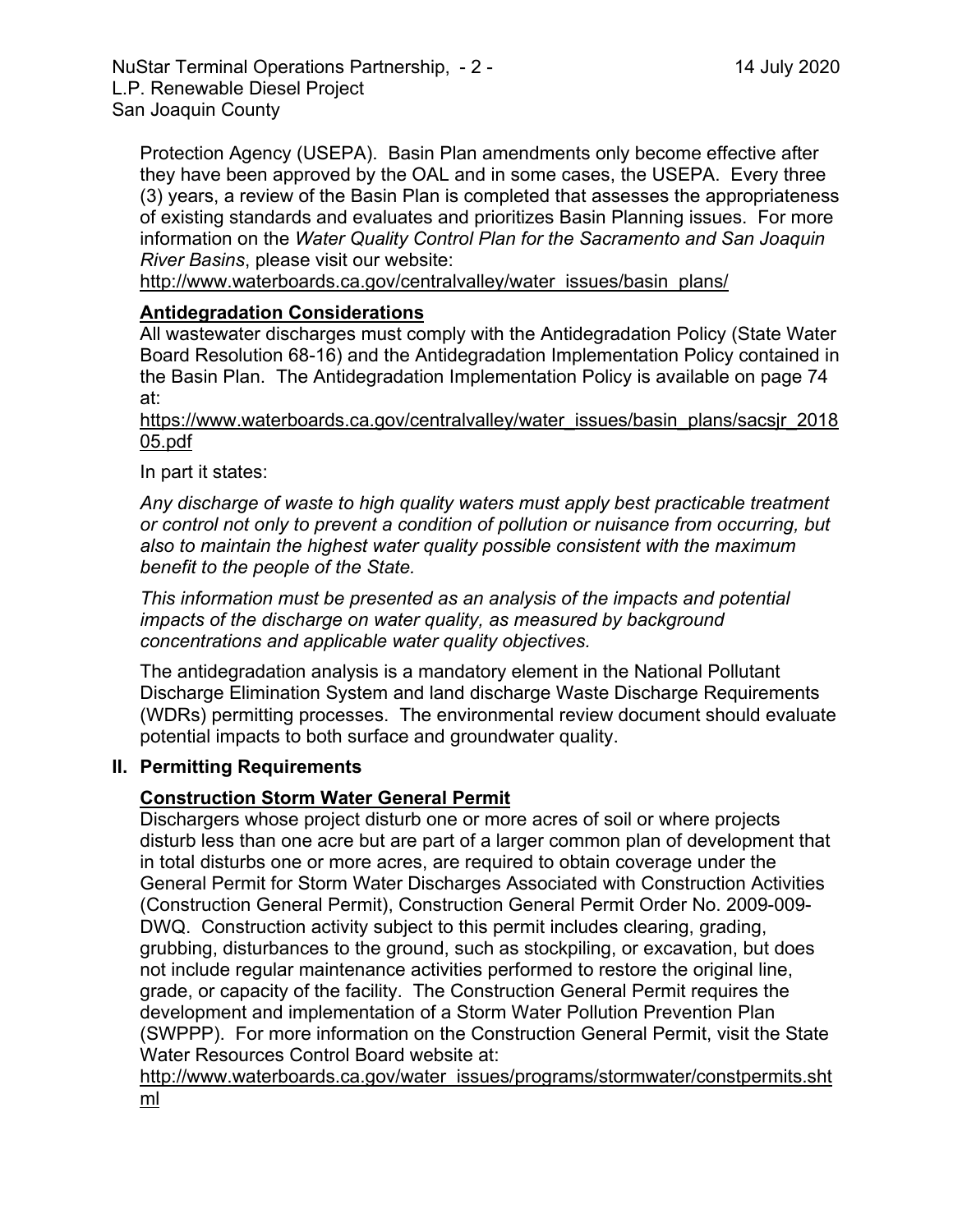# **Industrial Storm Water General Permit**

Storm water discharges associated with industrial sites must comply with the regulations contained in the Industrial Storm Water General Permit Order No. 2014- 0057-DWQ. For more information on the Industrial Storm Water General Permit, visit the Central Valley Water Board website at:

http://www.waterboards.ca.gov/centralvalley/water\_issues/storm\_water/industrial\_ge neral\_permits/index.shtml

## **Dewatering Permit**

If the proposed project includes construction or groundwater dewatering to be discharged to land, the proponent may apply for coverage under State Water Board General Water Quality Order (Low Threat General Order) 2003-0003 or the Central Valley Water Board's Waiver of Report of Waste Discharge and Waste Discharge Requirements (Low Threat Waiver) R5-2018-0085. Small temporary construction dewatering projects are projects that discharge groundwater to land from excavation activities or dewatering of underground utility vaults. Dischargers seeking coverage under the General Order or Waiver must file a Notice of Intent with the Central Valley Water Board prior to beginning discharge.

For more information regarding the Low Threat General Order and the application process, visit the Central Valley Water Board website at:

http://www.waterboards.ca.gov/board\_decisions/adopted\_orders/water\_quality/2003/ wqo/wqo2003-0003.pdf

For more information regarding the Low Threat Waiver and the application process, visit the Central Valley Water Board website at:

https://www.waterboards.ca.gov/centralvalley/board\_decisions/adopted\_orders/waiv ers/r5-2018-0085.pdf

# **Limited Threat General NPDES Permit**

If the proposed project includes construction dewatering and it is necessary to discharge the groundwater to waters of the United States, the proposed project will require coverage under a National Pollutant Discharge Elimination System (NPDES) permit. Dewatering discharges are typically considered a low or limited threat to water quality and may be covered under the General Order for *Limited Threat Discharges to Surface Water* (Limited Threat General Order). A complete Notice of Intent must be submitted to the Central Valley Water Board to obtain coverage under the Limited Threat General Order. For more information regarding the Limited Threat General Order and the application process, visit the Central Valley Water Board website at:

https://www.waterboards.ca.gov/centralvalley/board\_decisions/adopted\_orders/gene ral\_orders/r5-2016-0076-01.pdf

# **NPDES Permit**

If the proposed project discharges waste that could affect the quality of surface waters of the State, other than into a community sewer system, the proposed project will require coverage under a National Pollutant Discharge Elimination System (NPDES) permit. A complete Report of Waste Discharge must be submitted with the